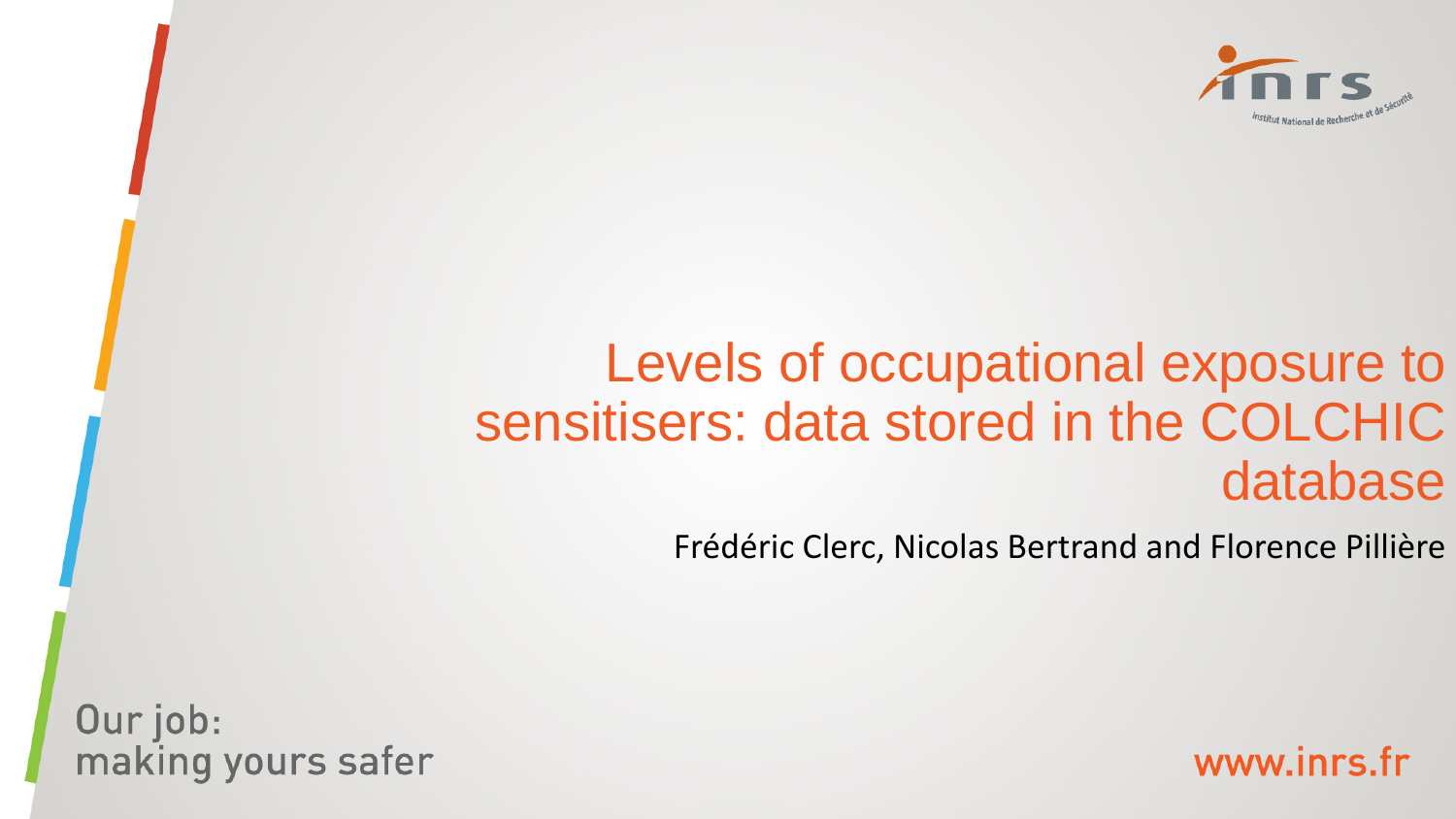# Introduction : what is a sensitizer?

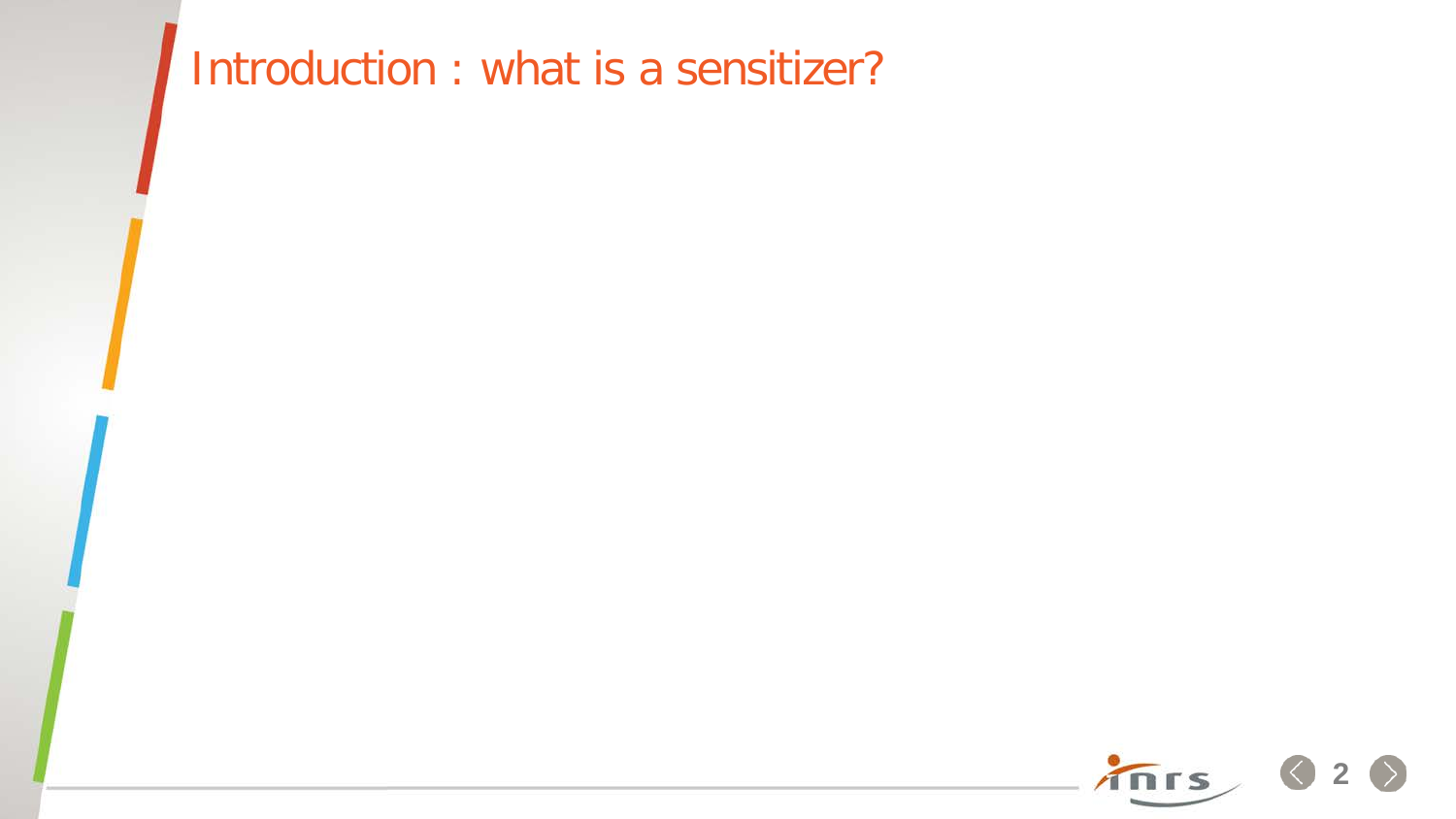## Introduction : hurdles

#### • Establishing limit values

- Shall it rely on sensitization or elicitation?
- Few data available for human, missing tests protocols for animals
- **Exposure route**

#### • The substances

- Multiple exposure : isocyanates are versatile with different allergen potentials
- Allergens may appear through chemical reactions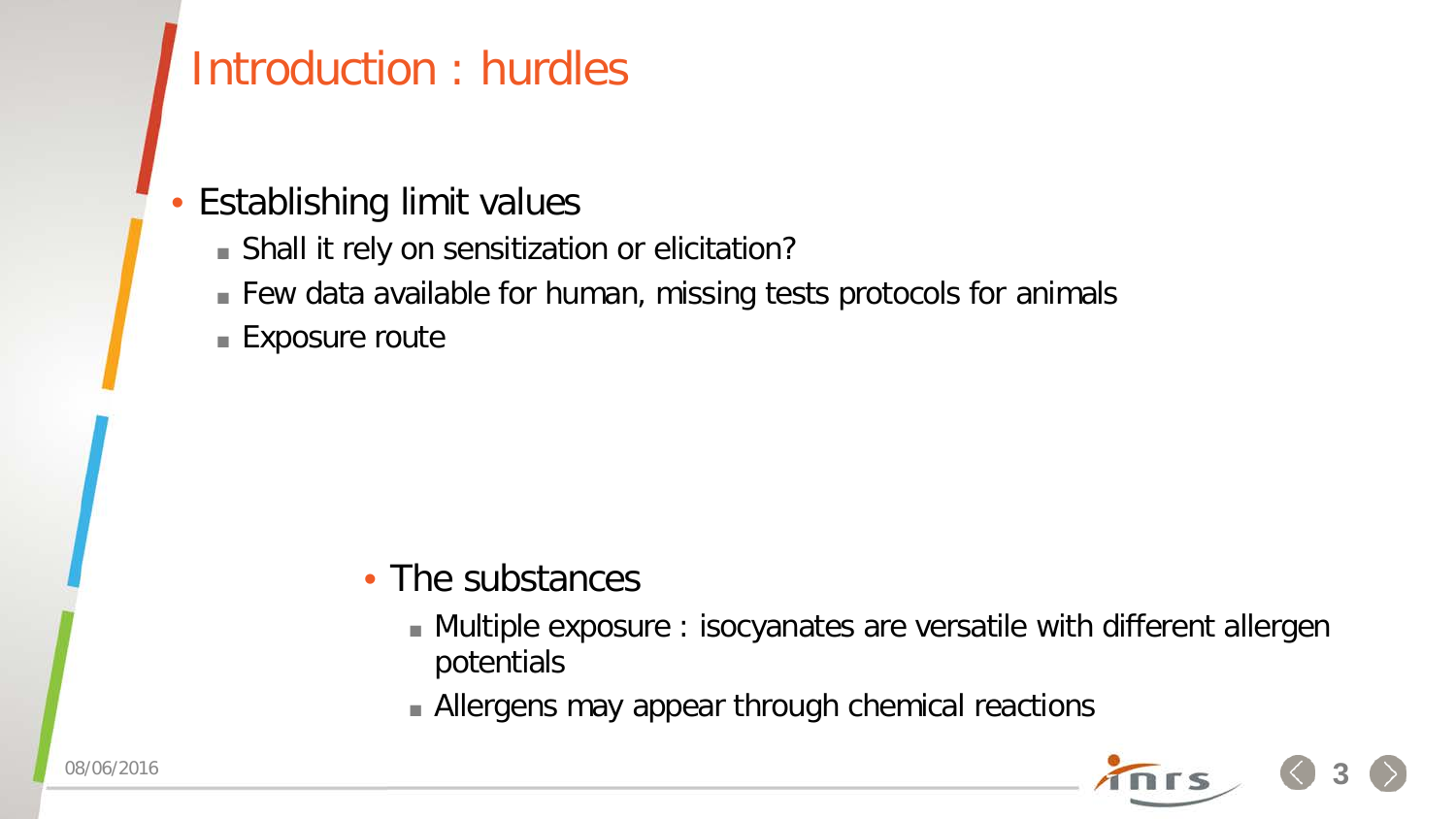#### Introduction : identification of sensitizers

#### TABLE III. Qualitative Hazard Notations Designations for Chemical Allergens

| Organization   | <b>Designation</b>                  | <b>Definition</b>                        | <b>Reference</b>                         |
|----------------|-------------------------------------|------------------------------------------|------------------------------------------|
| <b>ACGIH</b>   | <b>SEN</b>                          | • Potential for an agent to produce      | ACGH <sup>(101)</sup>                    |
|                |                                     | sensitization, as confirmed by human     |                                          |
|                |                                     | or animal data; may refer to dermal      |                                          |
|                |                                     | and/or inhalation sensitization          |                                          |
|                | <b>RSEN</b>                         | • Respiratory sensitization notation -   |                                          |
|                |                                     | used in place of the SEN notation        |                                          |
|                |                                     | when specific evidence of sensitization  |                                          |
|                |                                     | by the respiratory route; does not       |                                          |
|                |                                     | imply that sensitization is the critical |                                          |
|                |                                     | effect on which the TLV is based         |                                          |
|                | <b>DSEN</b>                         | • Dermal sensitization notation used in  |                                          |
|                |                                     | place of the SEN notation when           |                                          |
|                |                                     | specific evidence of sensitization by    |                                          |
|                |                                     | the dermal route; does not imply that    |                                          |
|                |                                     | sensitization is the critical effect on  |                                          |
|                |                                     | which the TLV is based                   |                                          |
| <b>CAL/OSH</b> | "D" SEN                             | • Substances can cause occupational      | CAL/OSHA <sup>(112)</sup>                |
|                |                                     | dermal sensitization responses even      |                                          |
|                |                                     | when exposures do not exceed the         |                                          |
|                |                                     | values (i.e., PEL)                       |                                          |
|                | "R" SEN                             | · Substances can cause respiratory       |                                          |
|                |                                     | SCHELLIZZULOT                            |                                          |
| $C_{\rm LLE}$  | Hazard statement 317                | • May cause an allergic skin reaction    | $100 \text{ F}C(113)^*$<br><b>UNECEN</b> |
|                | Skin sensitizer - Category 1        | • Substance causes skin sensitization    |                                          |
|                |                                     | within humans or animals                 |                                          |
|                | Hazard statement 334*               | • May cause allergy or asthma            |                                          |
|                |                                     | symptoms or breathing difficulties if    |                                          |
|                |                                     | inhaled                                  |                                          |
|                | Respiratory sensitizer - Category 1 | • Substance causes respiratory           |                                          |
|                |                                     | sensitization within humans or animals   |                                          |
| <b>NIOSH</b>   | <b>SEN</b>                          | • Potential for immune-mediated          | NIOSH <sup>(98)</sup>                    |
|                |                                     | reactions following exposure(s) of the   |                                          |
|                |                                     | skin                                     |                                          |

G. S. Dotson et Al., Setting Occupational oosure Limits for Chemical Allergensderstanding the Challenges, Journal Occupational and Environmental giene, 12: S82–S98, 2016

#### 08/06/2016

ACGIH = American Conference of Governmental Industrial Hygienists; CA OSHA = California Occupational Safety and Health Administration; GHS = Globally Harmonized System for the Classification and Labeling of Chemicals; DSEN = dermal sensitization; PEL = permissible exposure limit; RSEN = respiratory sensitization;  $SEN =$  sensitization

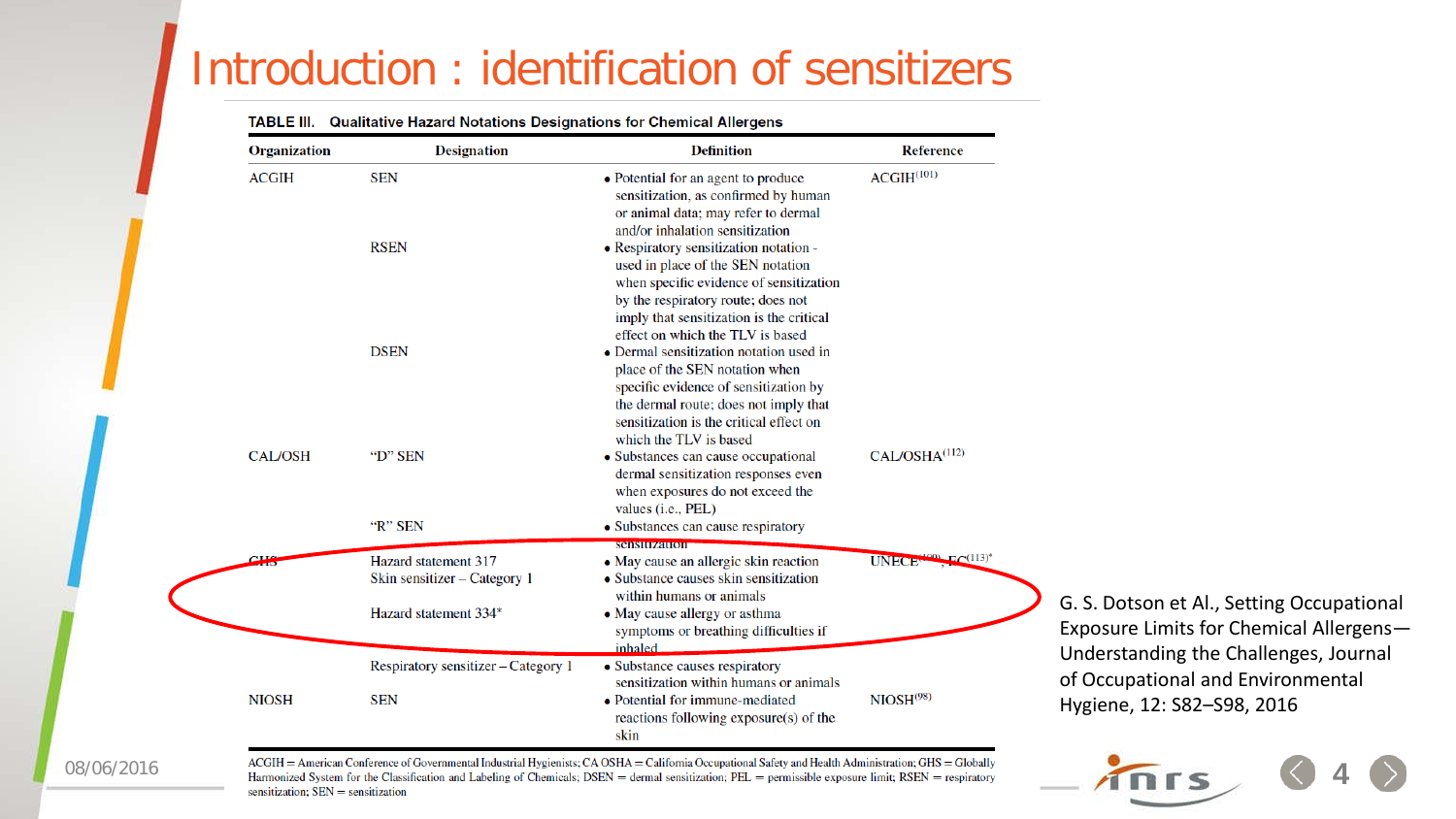# Introduction : identification of sensitizers

Hazard statement 317

Hazard statement 334\*

- May cause an allergic skin reaction
- May cause allergy or asthma symptoms or breathing difficulties if inhaled

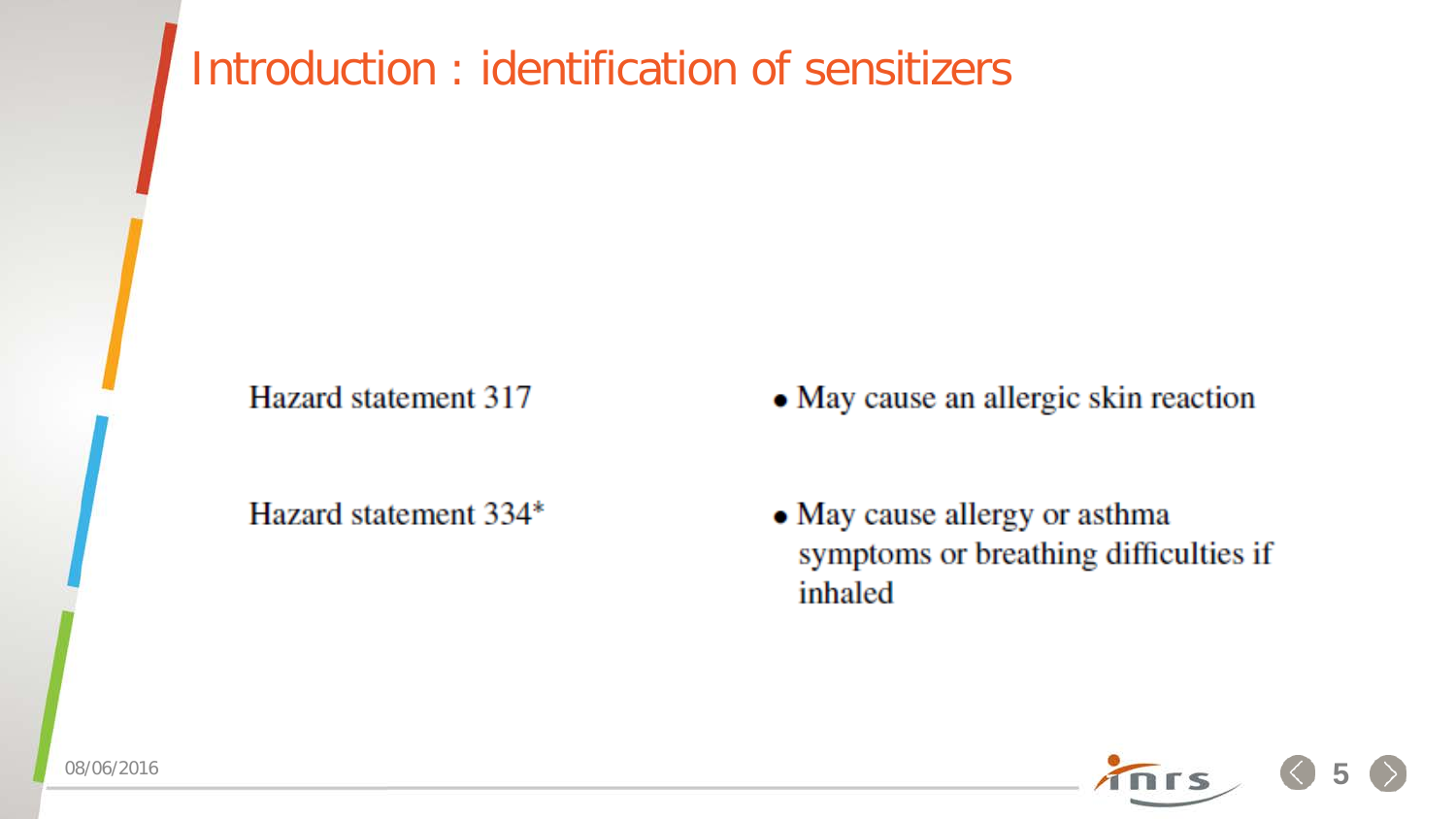

- >4 substances with H334 statement only
- >16 substances with both statements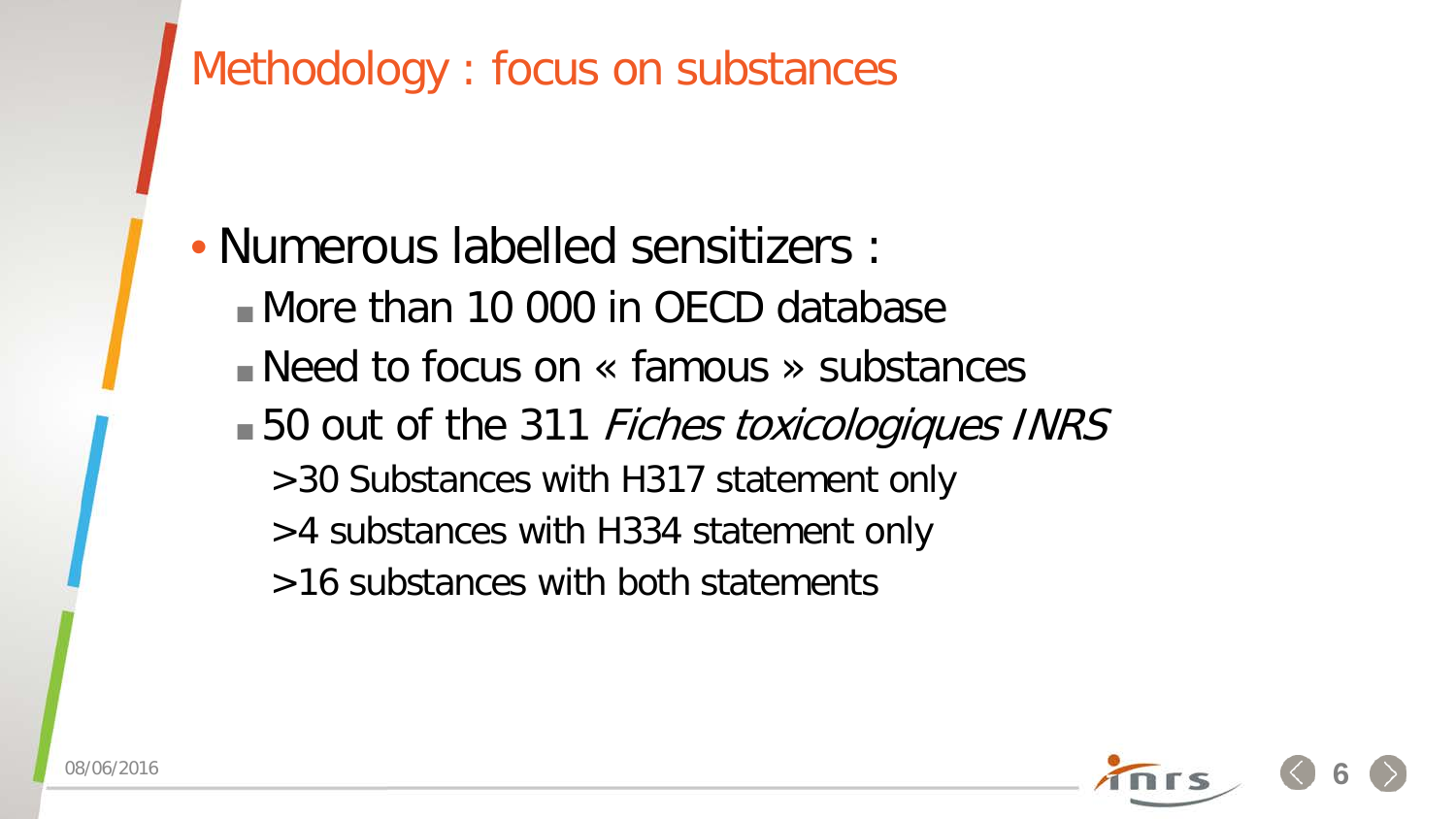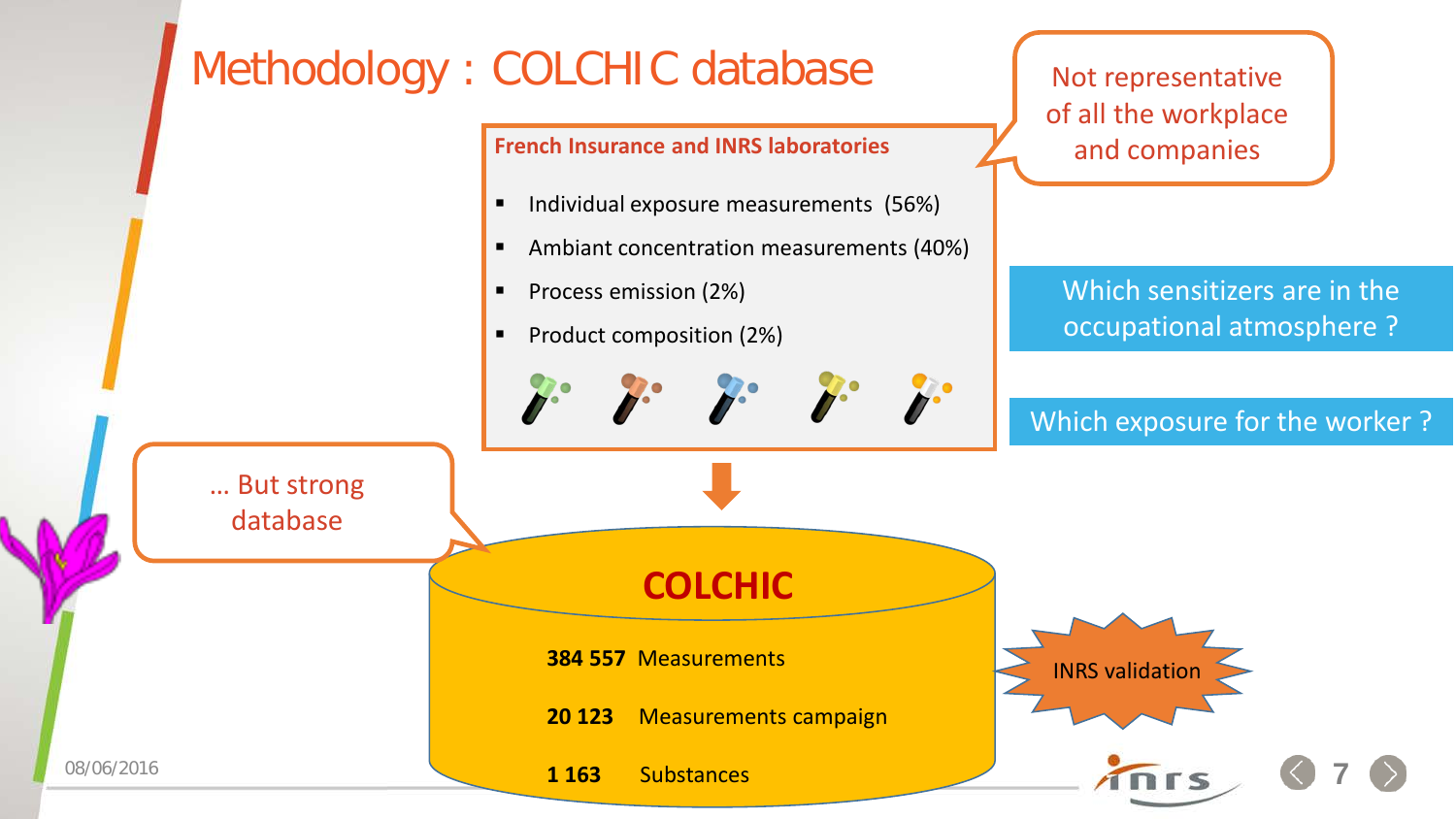### Methodology : data analysis

Group the 50 substances into 7 categories

- > Metals : nickel beryllium chromium cobalt
- > Biocides : glutaral
- > Formaldehyde
- > Benzo[a]pyrene
- > Isocyanates
- > Other

 Total of 44 157 measurements of sensitizers out of 384 557 (11%)

Data for 22 substances, represent 99.5% of measurements of sensitizers in COLCHIC

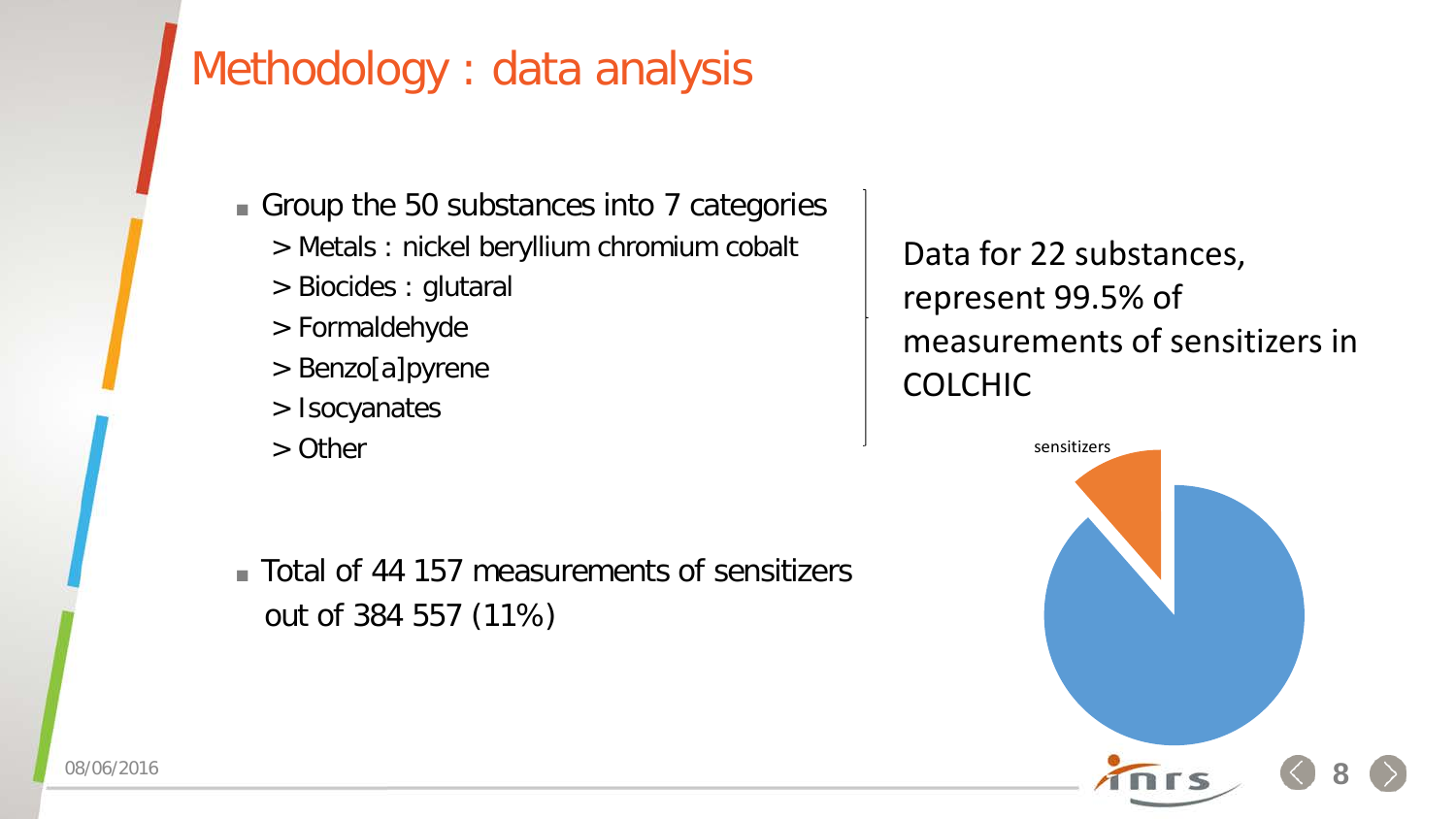#### <span id="page-8-0"></span>Results : metals

#### 14 301 measurements

|                       | Nb mes. | OEL $(mg/m3)$ | source                                                                                              |
|-----------------------|---------|---------------|-----------------------------------------------------------------------------------------------------|
| <b>Beryllium</b>      | 1046    | 0,00005*      | <b>ACGIH</b>                                                                                        |
| <b>Nickel</b>         | 4785    |               | France                                                                                              |
| <b>Total Chromium</b> | 5448    |               | <b>OSHA</b>                                                                                         |
| <b>Cobalt (metal)</b> | 3022    | 0,02          | Sweden,<br>Netherlands, Spain,<br>Finland, Belgium,<br>Poland<br>Japan, Singapore,<br>Korea, Canada |

\* Based on immune mediated endpoints

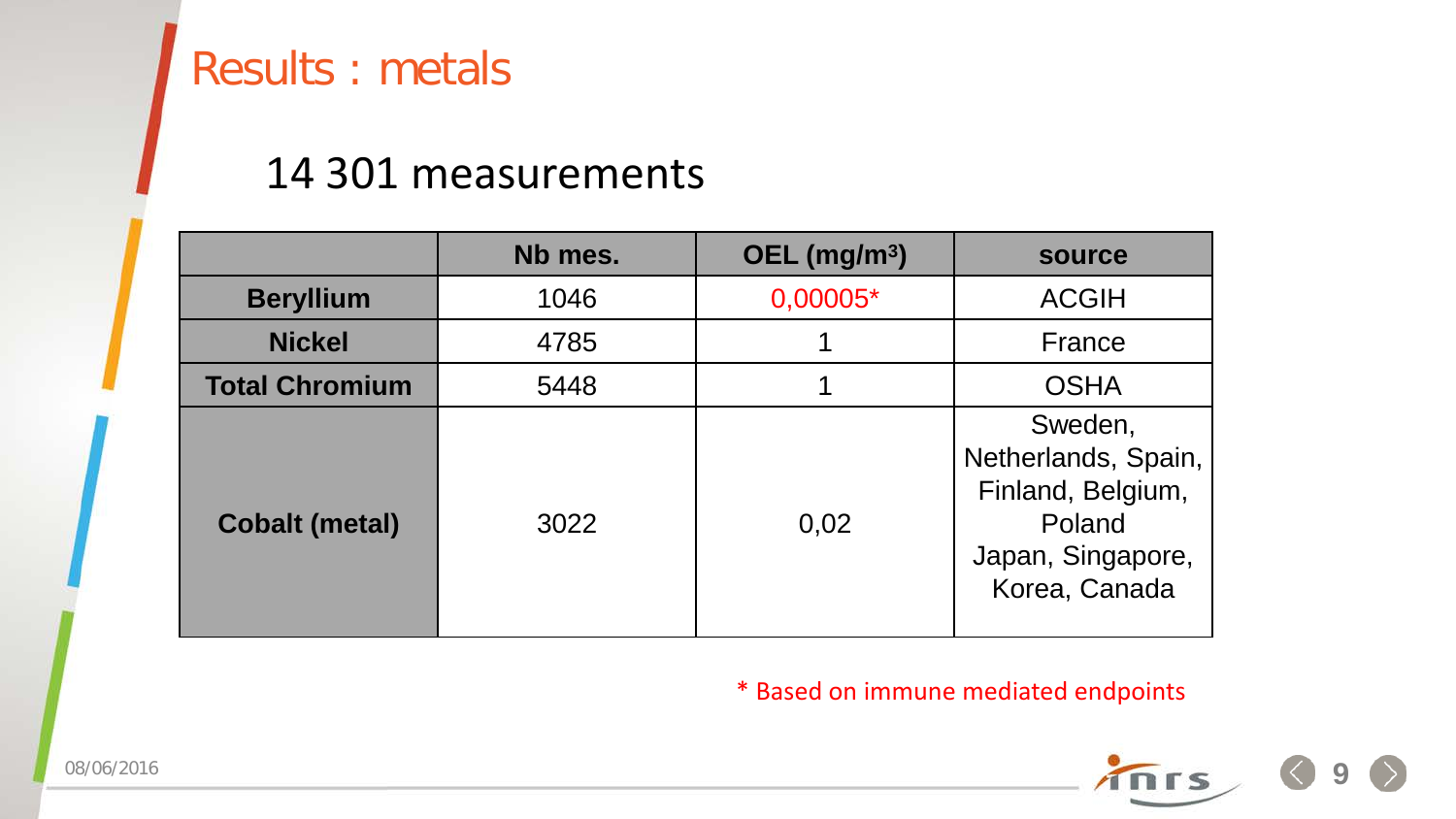<span id="page-9-0"></span>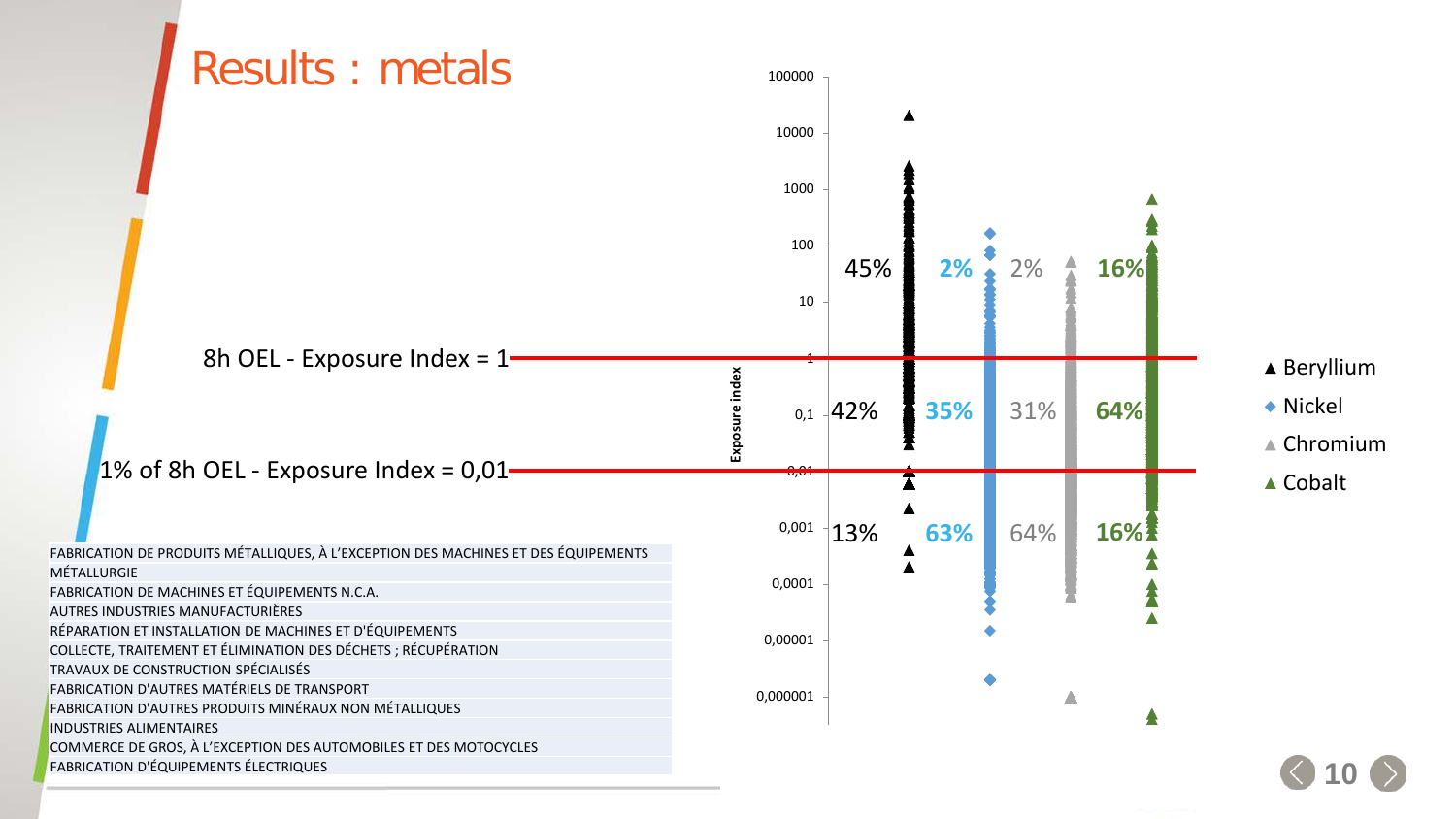### <span id="page-10-0"></span>Results : isocyanates

#### 647 measurements

|                                      | <b>N°CAS</b>  | Nb mes. | OEL $(mg/m3)$ | source       |
|--------------------------------------|---------------|---------|---------------|--------------|
| 4,4'-diisocyanate de diphénylméthane | 101-68-8      | 315     | 0,05118*      | <b>ACGIH</b> |
| Diisocyanate de 4-méthyl-m-phénylène | 584-84-9      | 150     | $0,03562*$    | <b>ACGIH</b> |
| Diisocyanate de 2-méthyl-m-phénylène | $91 - 08 - 7$ | 151     | $0.14*$       | <b>ACGIH</b> |
| Diisocyanate d'hexaméthylène         | 822-06-0      | 31      | 0,03439*      | <b>ACGIH</b> |

\* Based on immune mediated endpoints

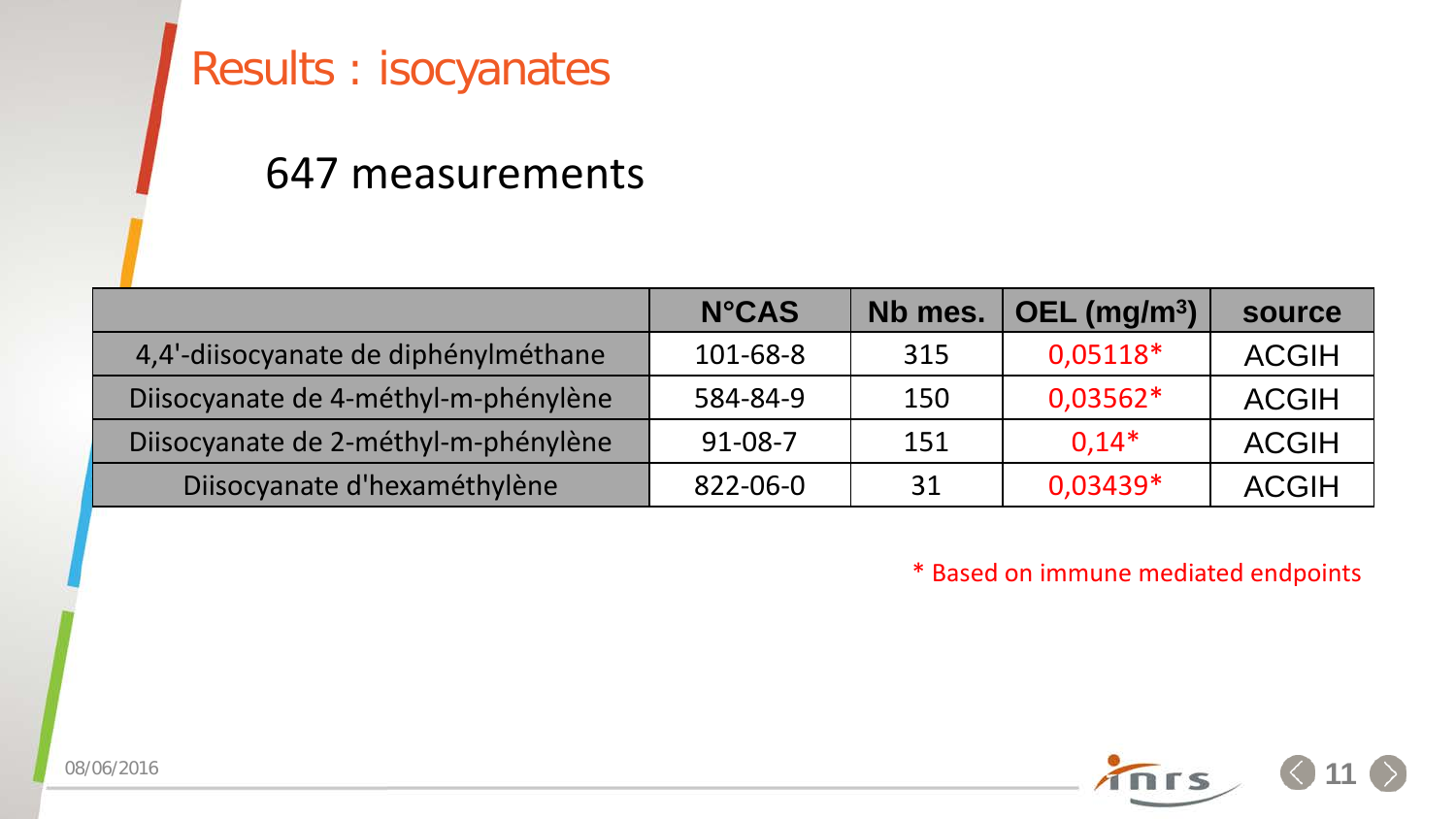<span id="page-11-0"></span>

08/06/2016

**[.](#page-10-0)12**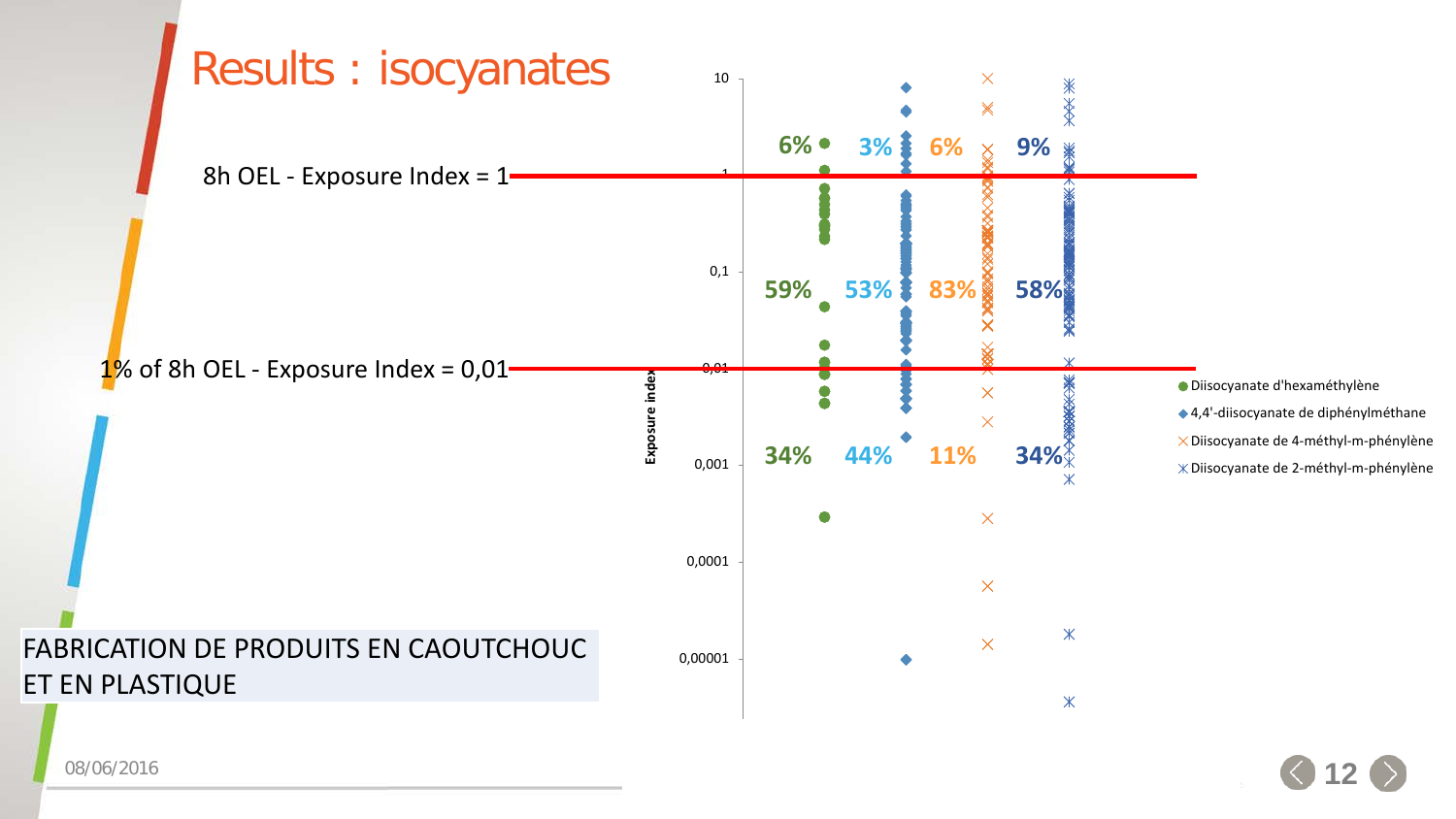<span id="page-12-0"></span>

**[.](#page-11-0)13**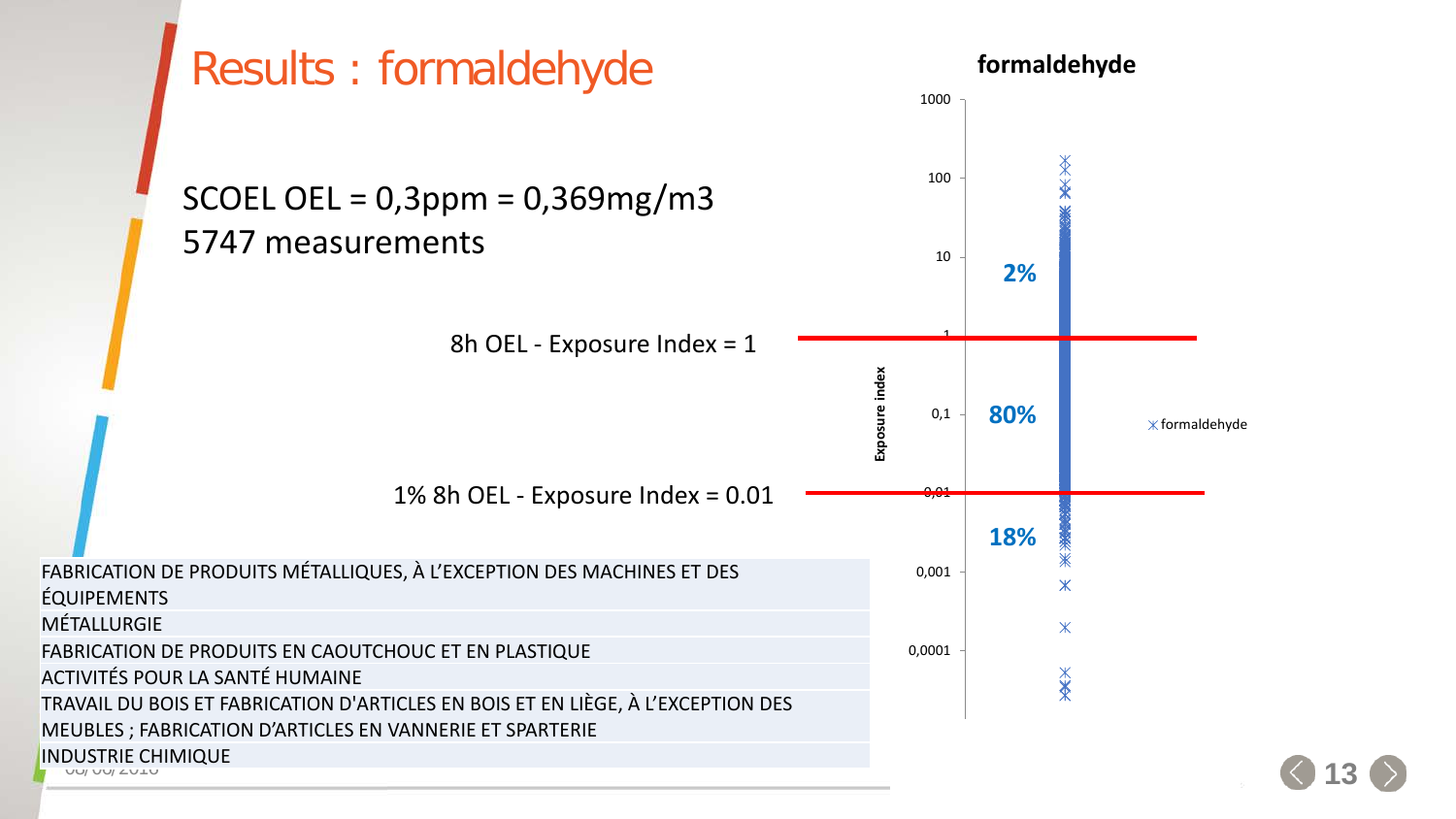<span id="page-13-0"></span>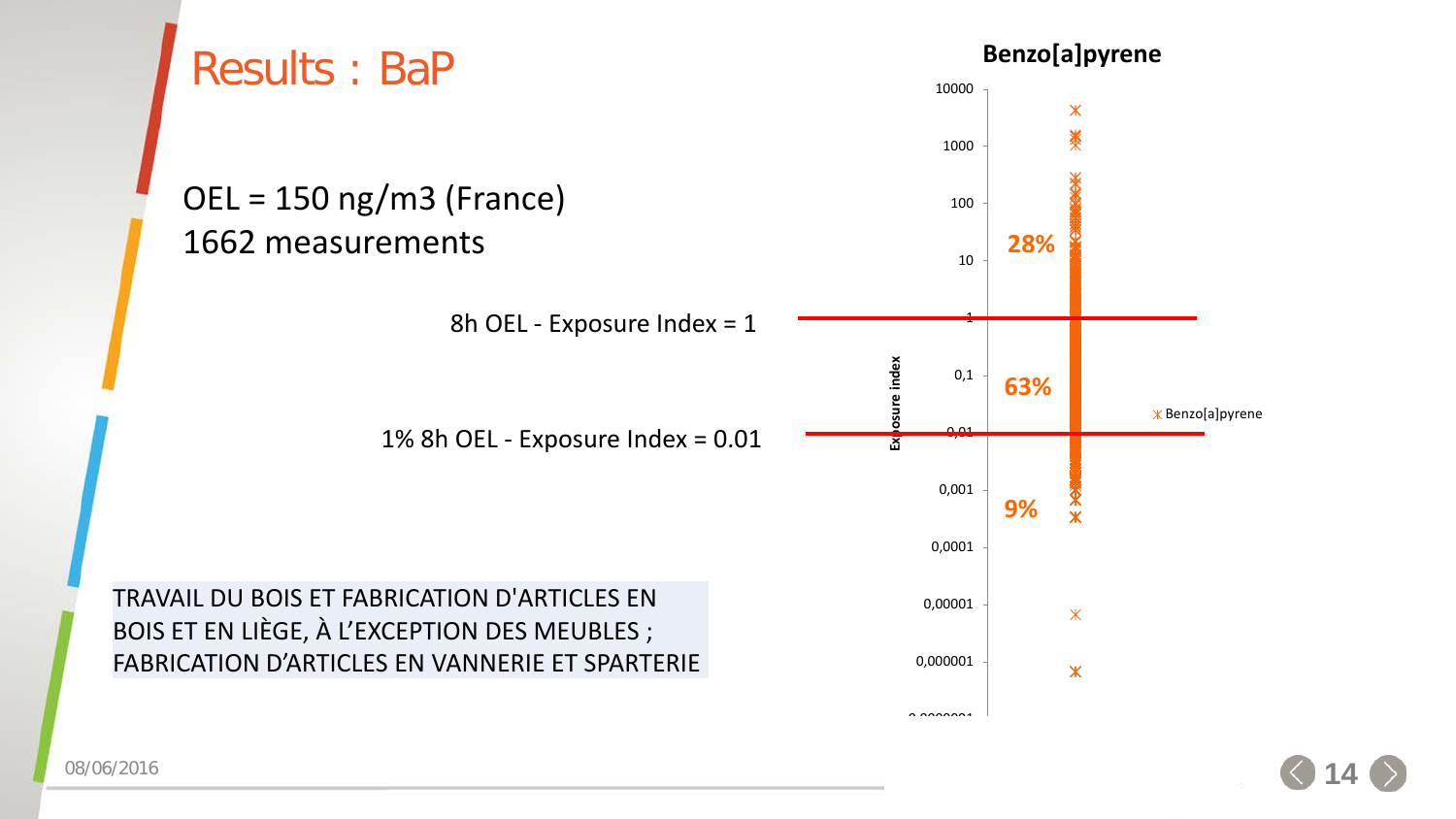<span id="page-14-0"></span>

08/06/2016

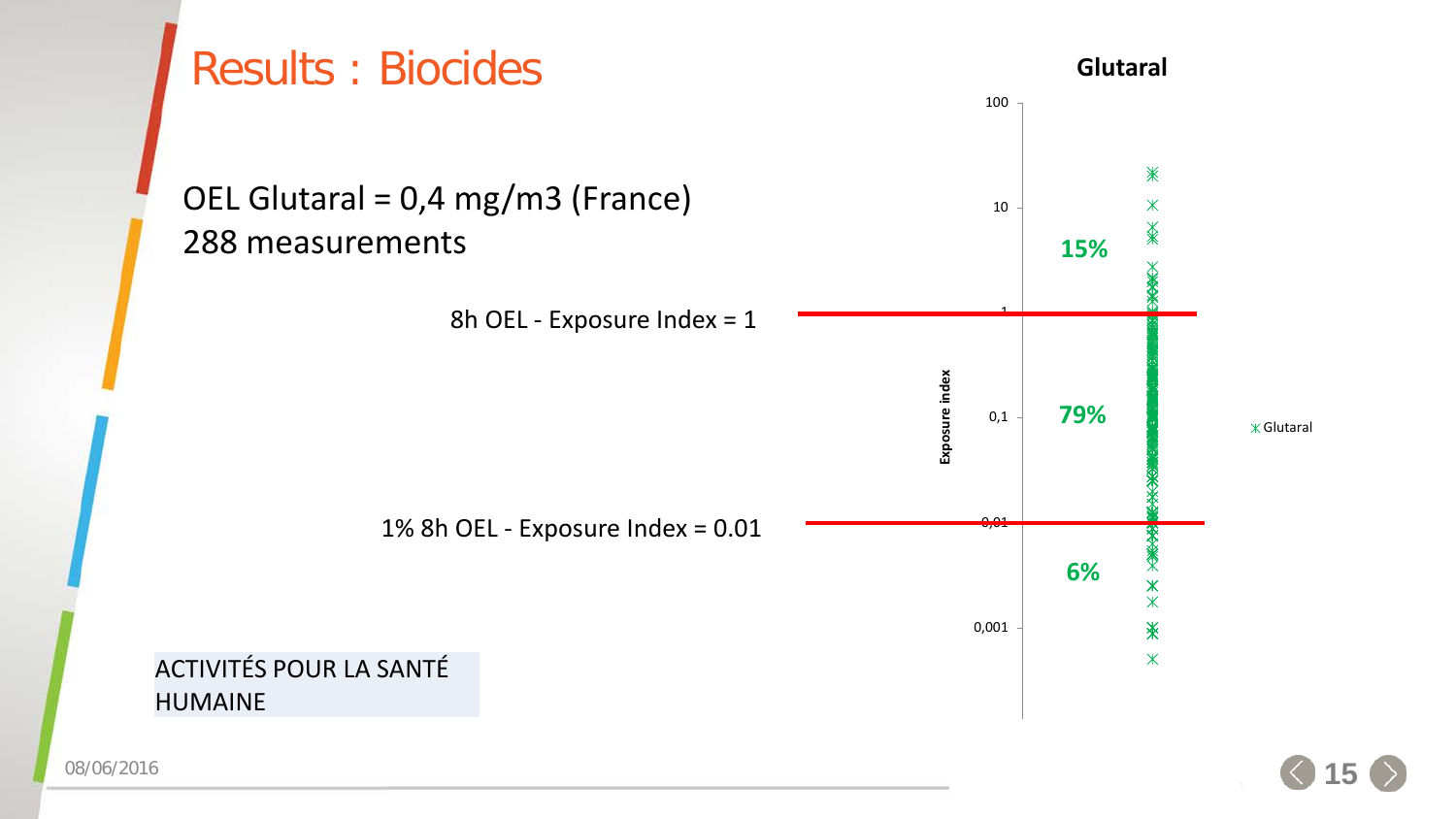<span id="page-15-0"></span>

08/06/2016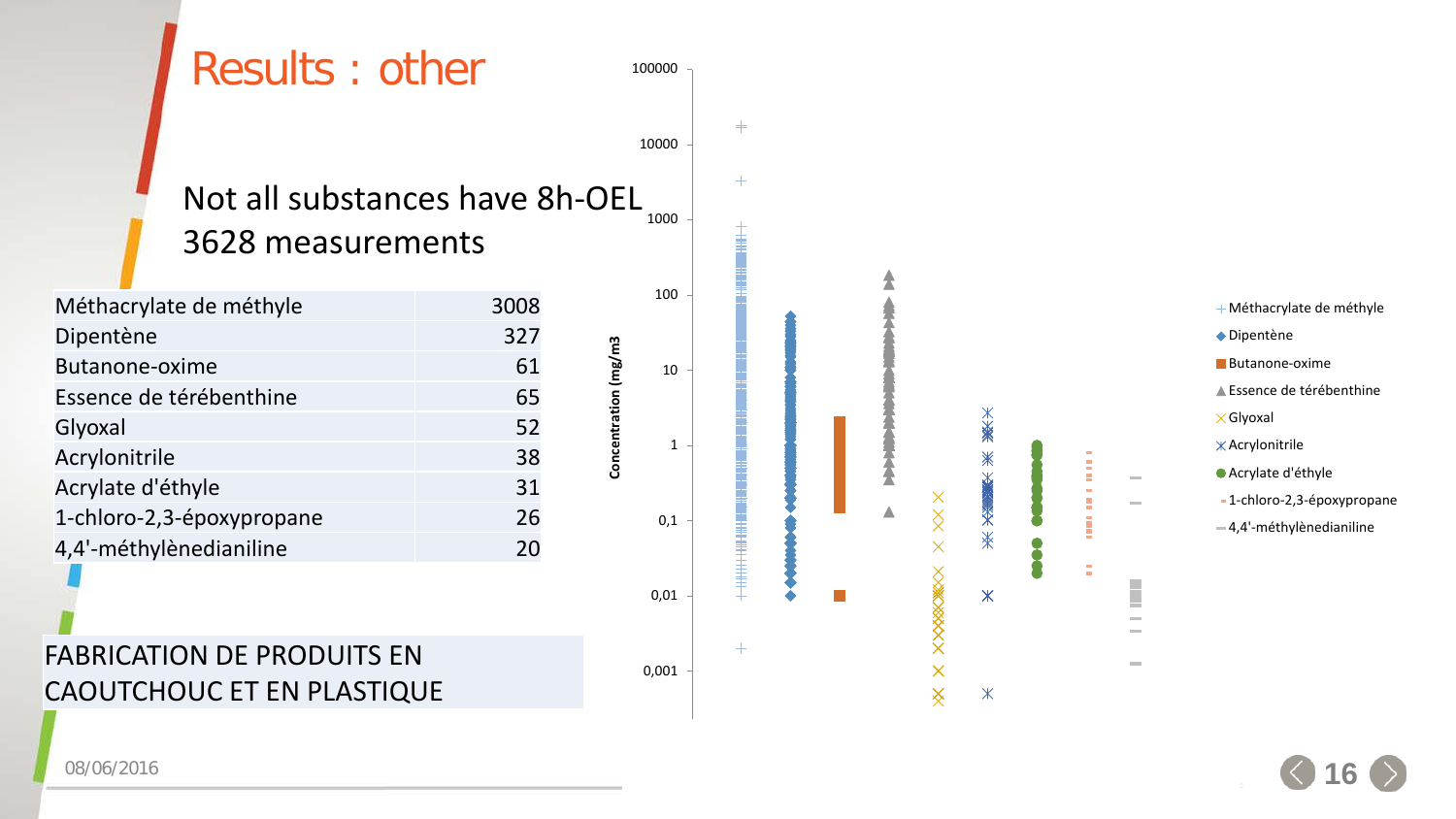### <span id="page-16-0"></span>Mitigating the risk : worker's health

Specific medical surveillance for exposed workers

• Identification of symptoms

**questionnaires** 

**■** tests

G. S. Dotson et Al., Setting Occupational Exposure Limits for Chemical Allergens— Understanding the Challenges, Journal of Occupational and Environmental Hygiene, 12: S82–S98, 2016

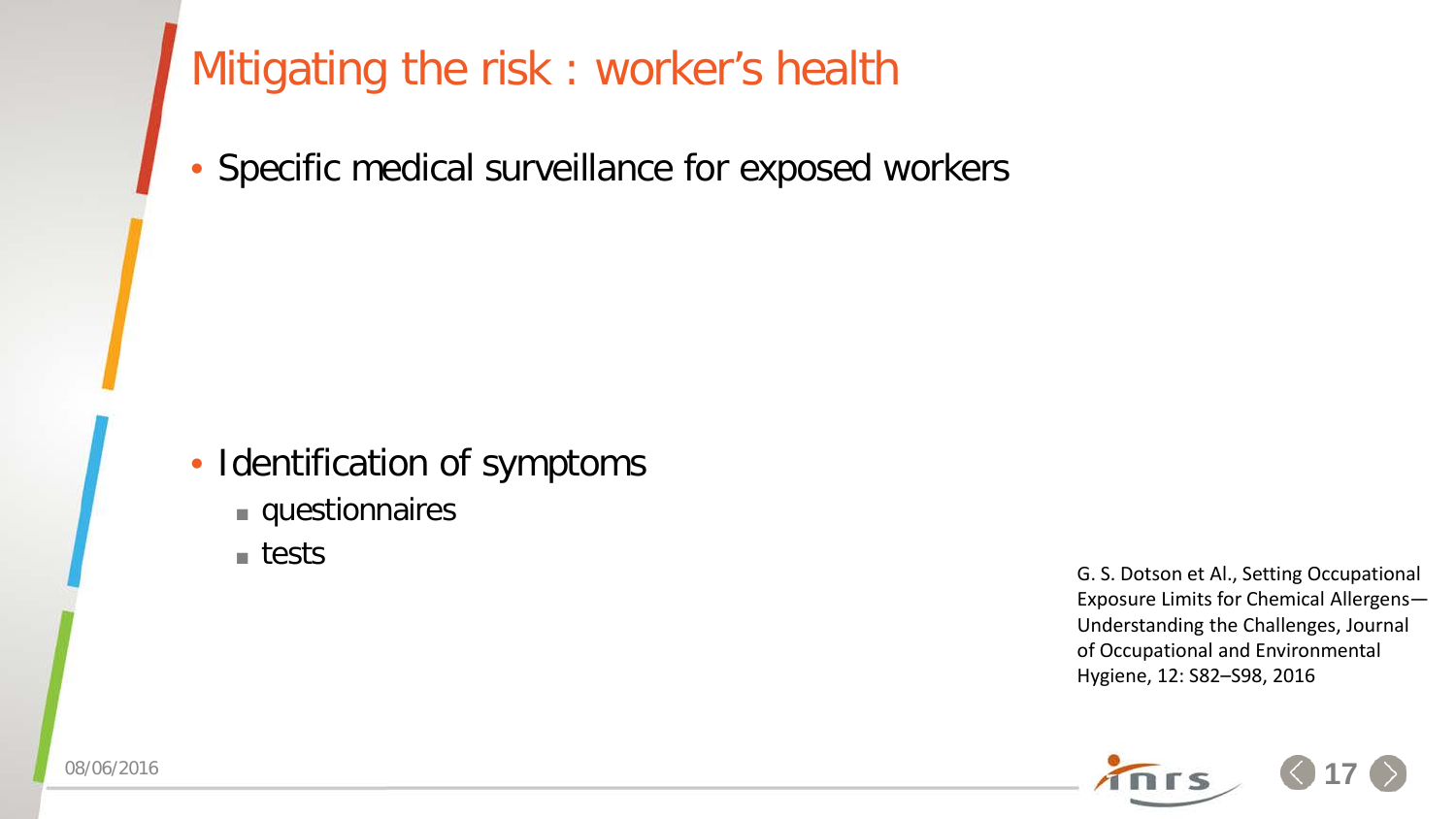# <span id="page-17-0"></span>Mitigating the risk

#### TABLE V. Checklist Summary of Key Considerations During Assessment of Health Risks Associated with **Chemical Allergens**

| <b>Critical Question(s)</b>                                                                 |                                           |  |  |
|---------------------------------------------------------------------------------------------|-------------------------------------------|--|--|
| Is there an allergen risk for this task/workplace?                                          |                                           |  |  |
| Is the chemical an allergen?                                                                |                                           |  |  |
| $\blacksquare$ What guidelines are available (i.e., OELs, hazard notations)?                |                                           |  |  |
| ■ What data are available (i.e., epidemiology, animal, in vitro)?                           |                                           |  |  |
| $\blacksquare$ How can data be integrated?                                                  |                                           |  |  |
| What are the exposure levels within the workplace?                                          |                                           |  |  |
| ■ What exposure pathways are important?                                                     |                                           |  |  |
| ■ What are the temporal patterns (i.e., acute [peak] exposure vs. full shift exposure)?     |                                           |  |  |
| ■ What physical forms (particulates, gases/vapors) are important?                           |                                           |  |  |
| For the task/workplace, is there an allergen risk? If so, what is the severity of the risk? |                                           |  |  |
| $\blacksquare$ Are data capable of deriving an OEL?                                         |                                           |  |  |
| Are data capable of assigning a hazard band?                                                |                                           |  |  |
| ■ Are data capable of assigning a hazard notation?                                          | G. S. Dotson et Al., Setting Occupational |  |  |
| What control strategies are needed to mitigate the risk?                                    | Exposure Limits for Chemical Allergens-   |  |  |
| ■ Manage to prevent sensitization?                                                          | Understanding the Challenges, Journal     |  |  |
| ■ Manage to prevent elicitation?                                                            | of Occupational and Environmental         |  |  |
| Strategy for communicating in place?                                                        | Hygiene, 12: S82-S98, 2016                |  |  |

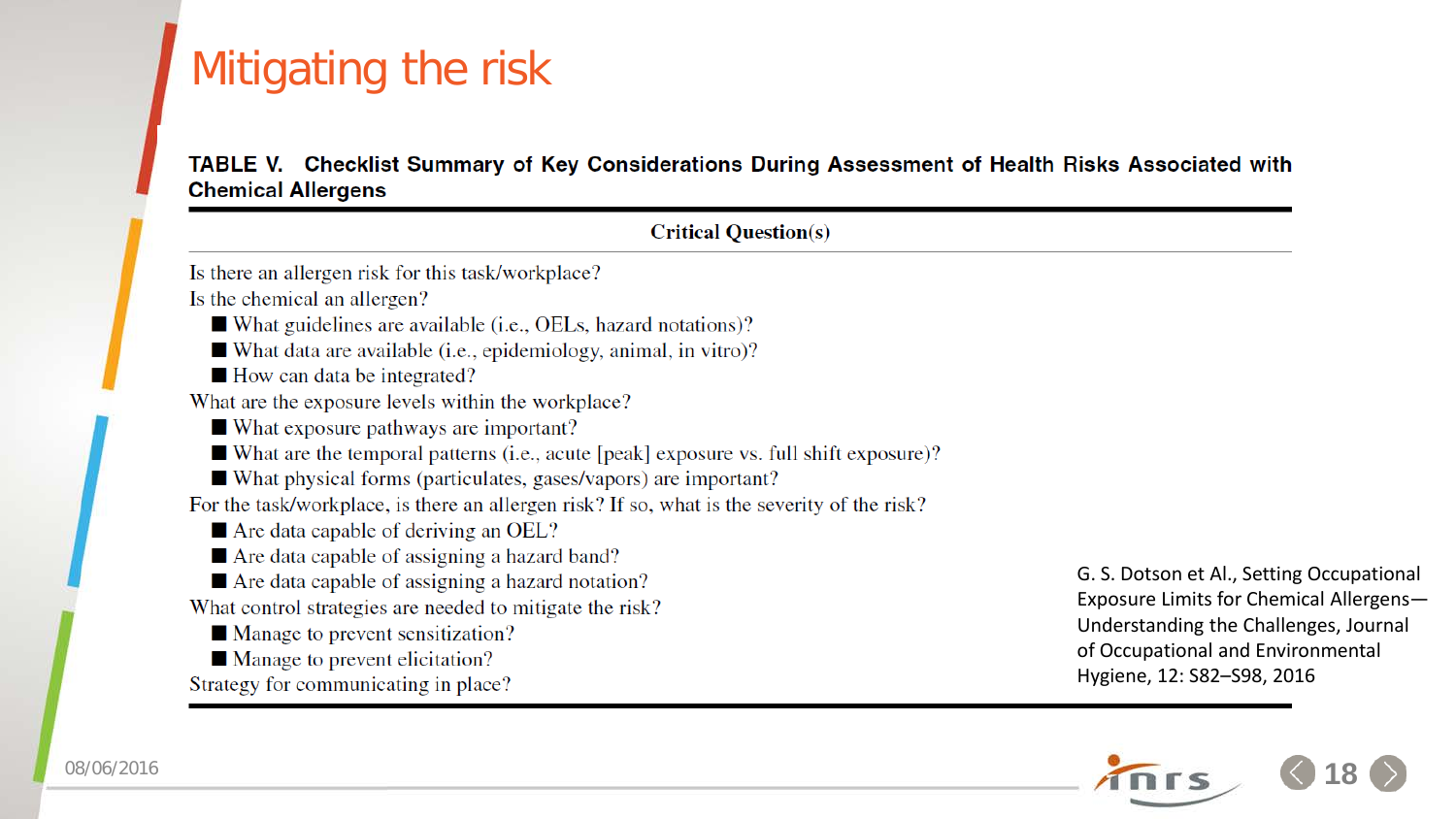### Mitigating the risk : discussion and conclusions

- Lack of OEL that suit sensitization effects
	- Gather data
	- Avoid (or limit) exposure
- Develop strategies BEFORE workers become sensibilized
- Need for hazard identification
	- **Identify all products and substances**
	- Specific assessment for sensitizers